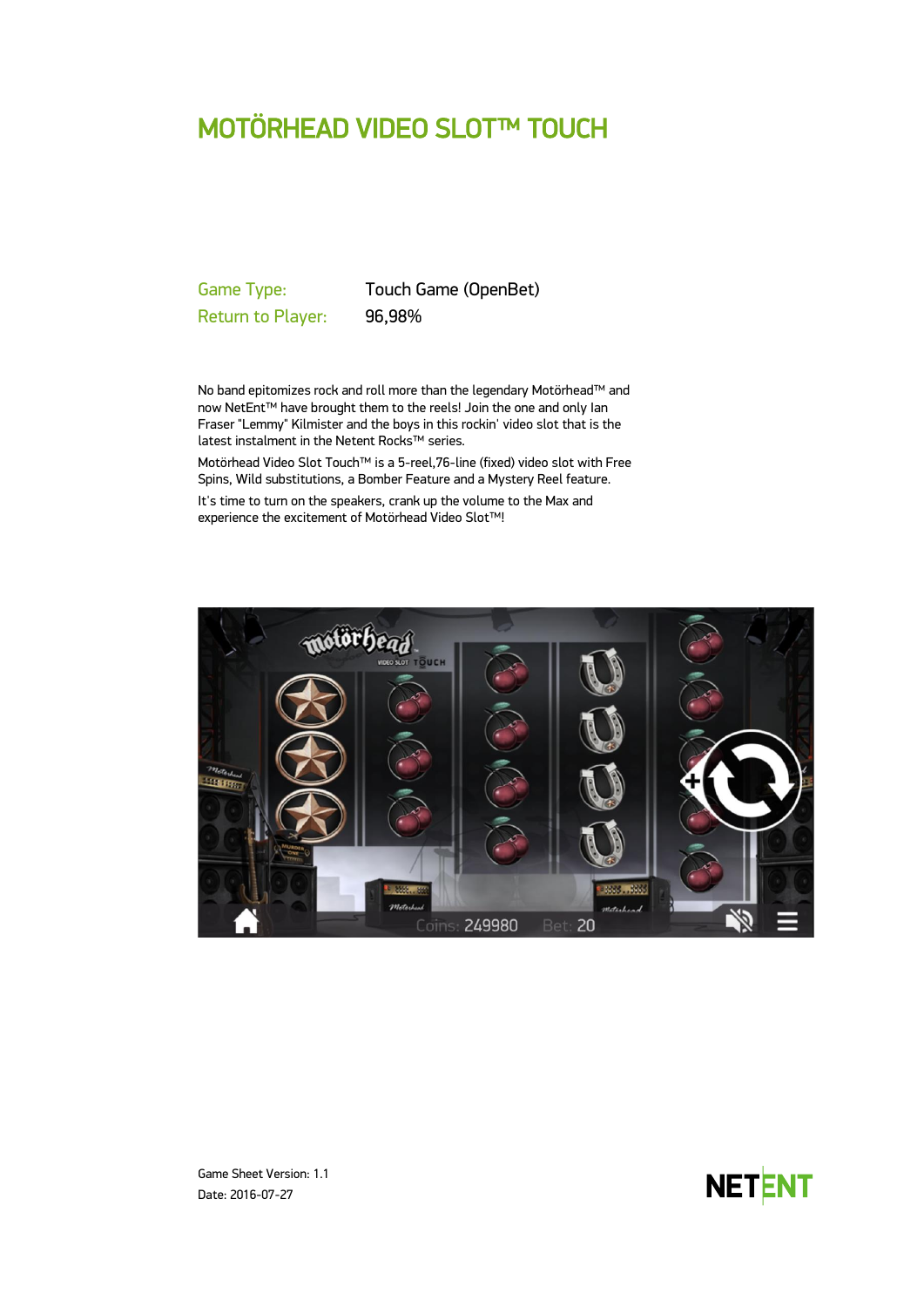# ABOUT MOTÖRHEAD VIDEO SLOT™ **TOUCH**

| <b>GENERAL INFORMATION</b>                                                    |                                                                                                                                                                                                                                                                                                                                                                                                                                                                                                                          |  |  |  |
|-------------------------------------------------------------------------------|--------------------------------------------------------------------------------------------------------------------------------------------------------------------------------------------------------------------------------------------------------------------------------------------------------------------------------------------------------------------------------------------------------------------------------------------------------------------------------------------------------------------------|--|--|--|
| Game Type                                                                     | Touch Game                                                                                                                                                                                                                                                                                                                                                                                                                                                                                                               |  |  |  |
| Reel Type                                                                     | <b>Spinning Reels</b>                                                                                                                                                                                                                                                                                                                                                                                                                                                                                                    |  |  |  |
| Reels, Lines                                                                  | 5 reels, 3-5 rows, 76 bet lines (fixed)                                                                                                                                                                                                                                                                                                                                                                                                                                                                                  |  |  |  |
| Default Bet Levels                                                            | 1 - 10                                                                                                                                                                                                                                                                                                                                                                                                                                                                                                                   |  |  |  |
| Default Coin Values $(\epsilon)$                                              | 0.01, 0.02, 0.05, 0.1, 0.2, 0.5, 1                                                                                                                                                                                                                                                                                                                                                                                                                                                                                       |  |  |  |
| Default Min / Max Bet $(\epsilon)$                                            | 0.2 / 200                                                                                                                                                                                                                                                                                                                                                                                                                                                                                                                |  |  |  |
| Minimum Free Round Values<br>(Please check your current free<br>round values) | Bet level 1, bet lines, €0.01 coin value (cost €0.20)                                                                                                                                                                                                                                                                                                                                                                                                                                                                    |  |  |  |
| <b>GAME FEATURES</b>                                                          |                                                                                                                                                                                                                                                                                                                                                                                                                                                                                                                          |  |  |  |
|                                                                               | • Free Spins<br>Mystery Reels<br><b>Bomber Feature</b><br><b>Wild Substitutions</b>                                                                                                                                                                                                                                                                                                                                                                                                                                      |  |  |  |
| <b>PAYOUT</b>                                                                 |                                                                                                                                                                                                                                                                                                                                                                                                                                                                                                                          |  |  |  |
| Return to Player (%)                                                          | 96,98%                                                                                                                                                                                                                                                                                                                                                                                                                                                                                                                   |  |  |  |
| Default Maximum Win                                                           | € 1 500 / 1 500 coins - on a single bet way / bet line                                                                                                                                                                                                                                                                                                                                                                                                                                                                   |  |  |  |
| Hit Frequency (%)                                                             | 16,07%                                                                                                                                                                                                                                                                                                                                                                                                                                                                                                                   |  |  |  |
| <b>RESPONSIBLE GAMING</b>                                                     |                                                                                                                                                                                                                                                                                                                                                                                                                                                                                                                          |  |  |  |
| <b>Player Limits</b>                                                          | • Player and casino operator can set the following play limits: Bet $\mathcal R$ loss<br>per session, day, week or month. Block all play for a specified period of<br>time. Restrict session play length in minutes.<br>• Playing for real is restricted by player account funds (i.e. cannot play for<br>credit).<br>• (Italy jurisdiction only) Player can initially have a maximum of 1.000 $\epsilon$ in<br>the wallet. Since each game is a user session, the player's wallet may<br>exceed this limit during play. |  |  |  |
| Other                                                                         | • Play for Fun<br>• Variable coin values<br>Variable bet levels<br>G4 mode<br>٠                                                                                                                                                                                                                                                                                                                                                                                                                                          |  |  |  |
| <b>TECHNICAL INFORMATION</b>                                                  |                                                                                                                                                                                                                                                                                                                                                                                                                                                                                                                          |  |  |  |
| Game ID                                                                       | netent_motorhead_mobile_html (basic wallet)<br>netent_motorhead_mobile_html_sw (seamless wallet)                                                                                                                                                                                                                                                                                                                                                                                                                         |  |  |  |
| <b>Compatible Operating Systems</b>                                           | i0S<br>Android<br>Windows                                                                                                                                                                                                                                                                                                                                                                                                                                                                                                |  |  |  |
| <b>Display Resolution</b>                                                     | 960 x 540                                                                                                                                                                                                                                                                                                                                                                                                                                                                                                                |  |  |  |
| <b>Aspect Ratio</b>                                                           | 16:9                                                                                                                                                                                                                                                                                                                                                                                                                                                                                                                     |  |  |  |
| Technology                                                                    | HTML5                                                                                                                                                                                                                                                                                                                                                                                                                                                                                                                    |  |  |  |
| Deployment                                                                    | Refer to CasinoModule Help for information about launching CasinoModule<br>games.                                                                                                                                                                                                                                                                                                                                                                                                                                        |  |  |  |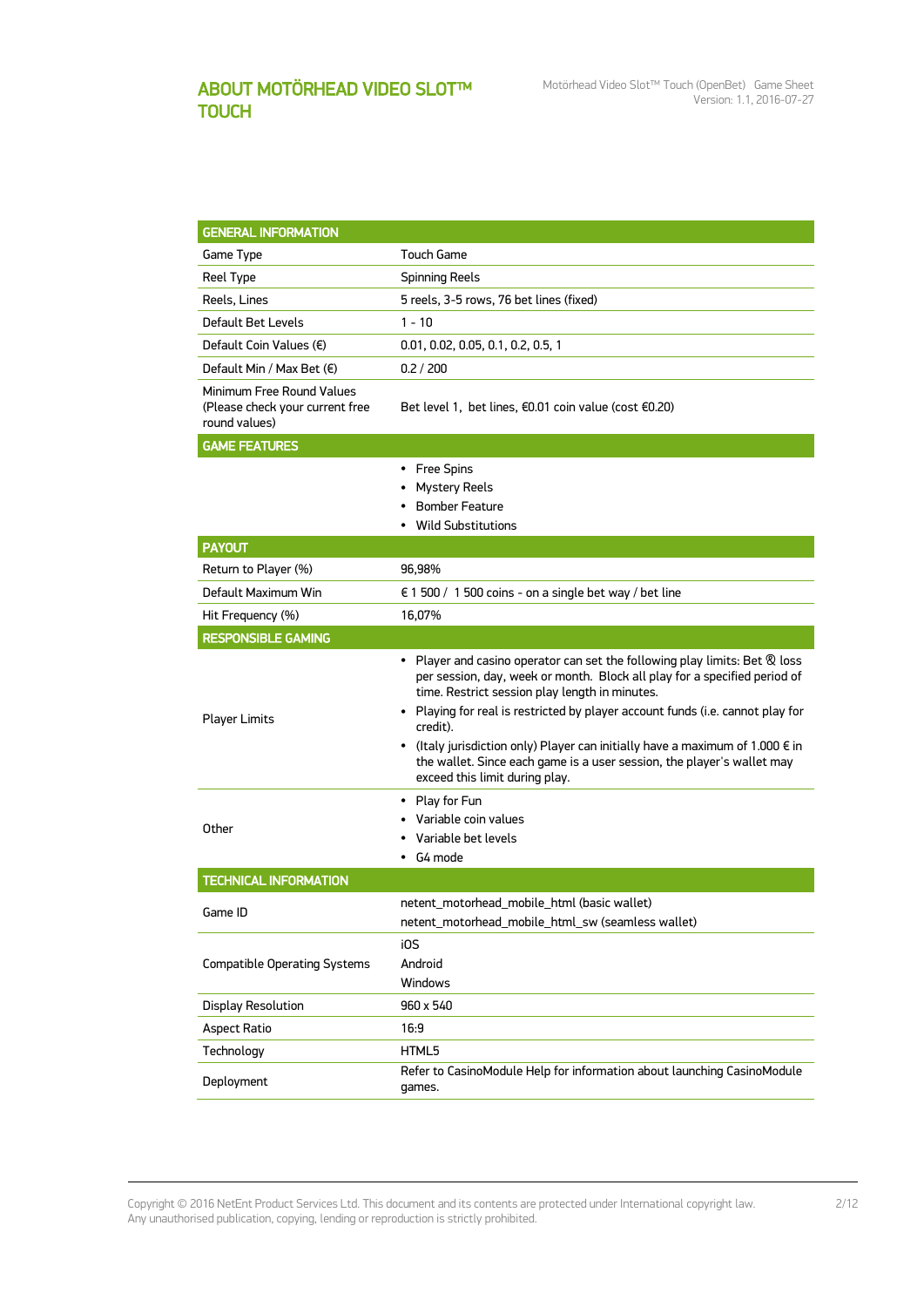<span id="page-2-0"></span>

Motörhead Video Slot Touch™ graphics

# Game Theme and Graphics

Motörhead Video Slot™ celebrates the hard-rock pioneers with an old-school video slot set on a live music stage.

Motörhead Video Slot™ players can activate "rock mode" that turns the Motörhead music up loud while the game is being played.



Scatter Symbol

### Main Game

Players can select the coin value and bet level before spinning the reels.

• Game actions. The buttons on the key pad perform the following different game actions:

| <b>BET LEVEL</b>  | Dragging or tapping the slider increases and<br>decreases the bet level (i.e. number of coins per<br>bet line) by 1.                                                                    |
|-------------------|-----------------------------------------------------------------------------------------------------------------------------------------------------------------------------------------|
|                   | Tapping the Spin button starts a game round at<br>the current bet level and coin value.                                                                                                 |
| <b>COIN VALUE</b> | Dragging or tapping the slider increases and<br>decreases the coin value to the next level.                                                                                             |
| <b>AUTOPLAY</b>   | Tapping the Autoplay button starts a game<br>round automatically.                                                                                                                       |
|                   | Tapping the plus sign on the Quick Settings<br>Menu button opens the quick settings menu.<br>Player can choose to quick spin, and start<br>autoplay without going to the settings menu. |



Mystery Reel Feature

# Mystery Reel Feature

On every spin in the main game and Free Spins, unless the Bomber Feature is active, 1 or more reels will be Mystery Reels.

A Mystery Reel is a reel that consists of a stacked reel of mystery symbols.

After the reels have stopped, if there are mystery symbols on the reels, the mystery symbols transfer into 1 random symbol except for a Scatter..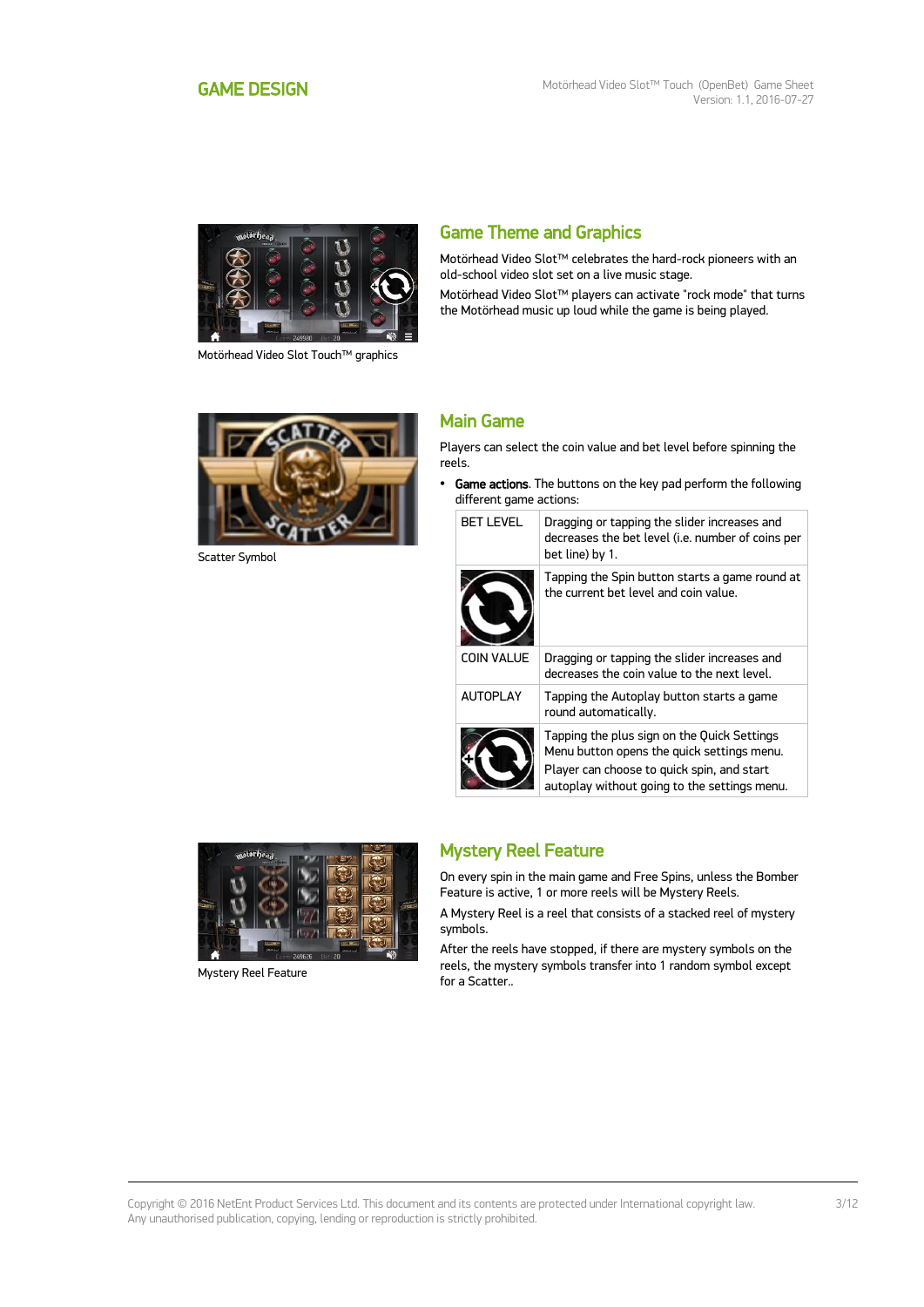

Free Spins Activated



Reels during Free Spins



Bomber Feature Activated



Reels during Bomber Feature

## Free Spins

3 Scatter symbols appearing anywhere on reels 3, 4, and 5, in the main game activates 10 Free Spins.

During Free Spins, the Mystery Reels consist of both Mystery symbols and Wild symbols.

Free Spins are played at the same bet level and coin value as the round that activated Free Spins.

The number of Free Spins awarded is according to the paytable.

Additional Free Spins cannot be won during Free Spins.

The total win field includes any wins during Free Spins added to any wins from the round that activated Free Spins.

Free Spin wins are added to any bet line wins.

### Bomber Feature

The Bomber Feature can be activated randomly before a spin in the main game only.

A number of bombs occur on the reels and then create at least 10 overlay mystery symbols.

The maximum number of bombs that appear on the reels is 5 and the maximum number of overlay mystery symbols produced by the bombs is 15.

Each bomb consists of a cluster of mystery symbols.

Once each bomb has generated the mystery overlay symbols, the reels spin with a symbol being chosen in the same way as the Mystery Reel Feature.

Free Spins cannot be activated during the Bomber Feature.

# Bet Lines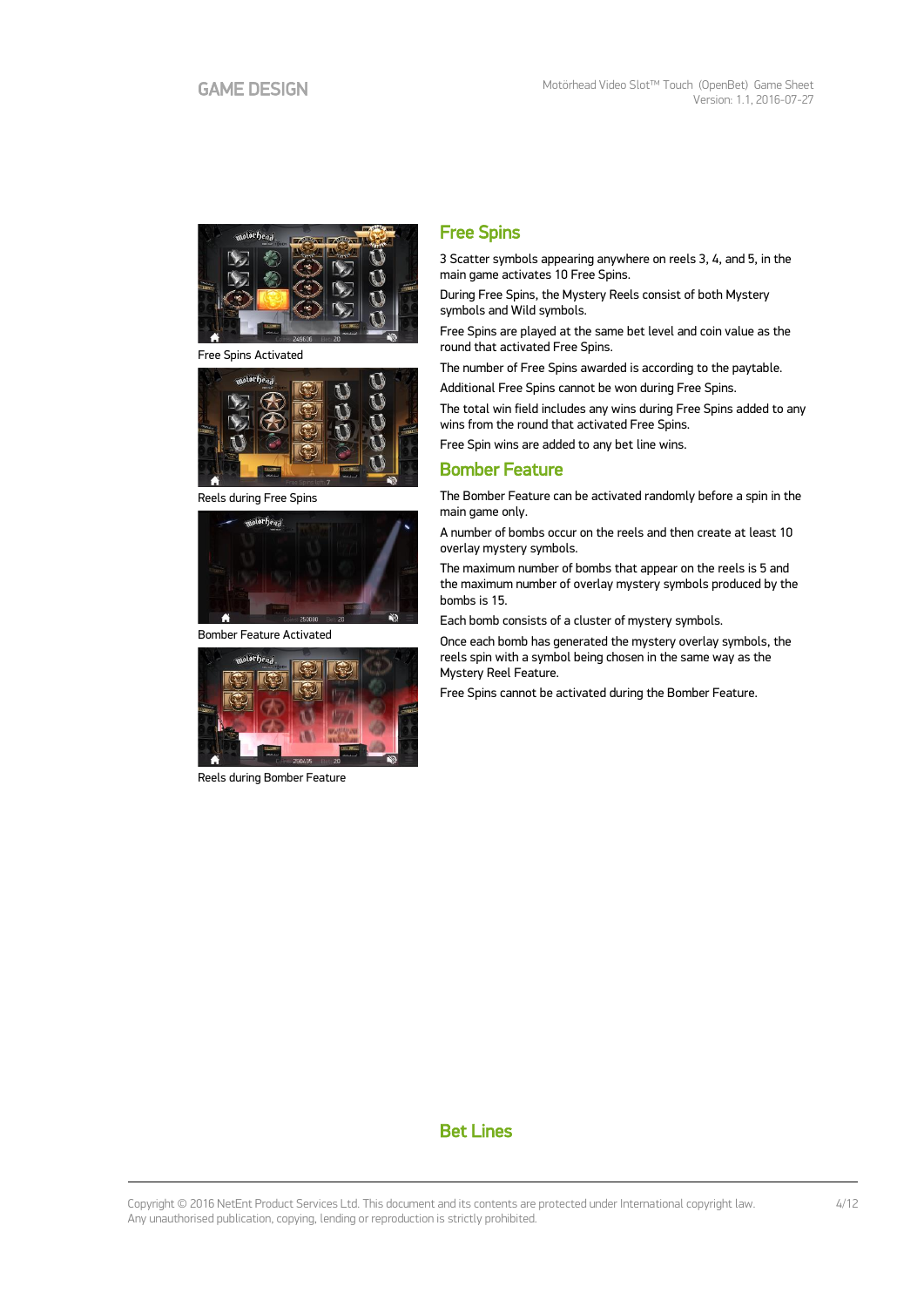|  |  |  |                                                                  |  |  | $40$ $40$ $41$ $42$ $42$ $43$ $44$ $46$ $46$ $46$ $47$ $48$ $48$ $49$ $40$ $49$ $50$ $50$ $51$ $51$ $52$                                                                                                                                                                                                                                                       |
|--|--|--|------------------------------------------------------------------|--|--|----------------------------------------------------------------------------------------------------------------------------------------------------------------------------------------------------------------------------------------------------------------------------------------------------------------------------------------------------------------|
|  |  |  |                                                                  |  |  | $\boxed{53\text{--}36\text{--}36\text{--}35\text{--}35\text{--}35\text{--}35\text{--}35\text{--}35\text{--}35\text{--}35\text{--}35\text{--}35\text{--}35\text{--}35\text{--}35\text{--}35\text{--}35\text{--}35\text{--}35\text{--}35\text{--}35\text{--}35\text{--}35\text{--}35\text{--}35\text{--}35\text{--}35\text{--}35\text{--}35\text{--}35\text{--}$ |
|  |  |  | $66$ $76$ $75$ $68$ $69$ $70$ $71$ $72$ $73$ $74$ $74$ $75$ $75$ |  |  |                                                                                                                                                                                                                                                                                                                                                                |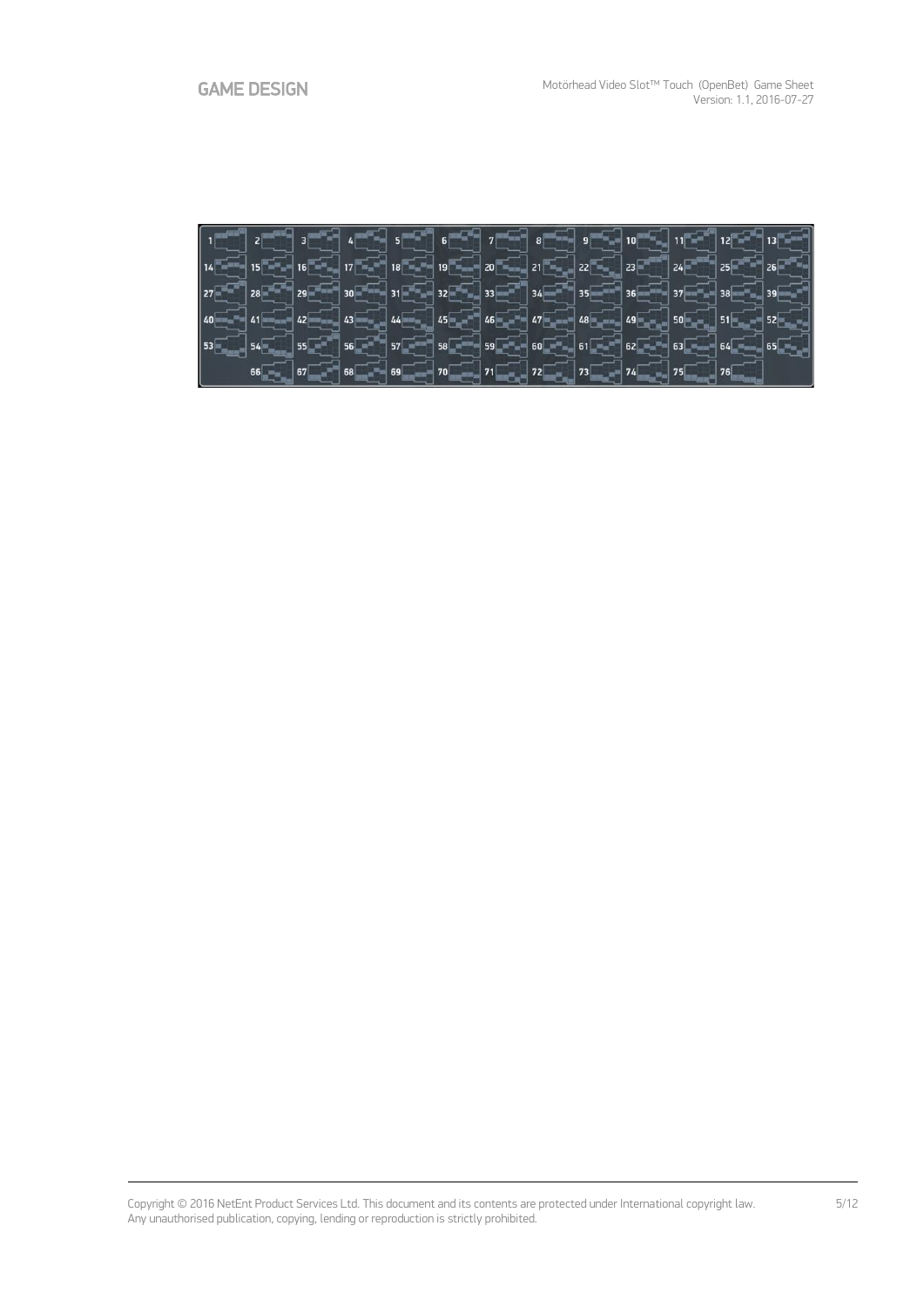### <span id="page-5-0"></span>Payout Summary

#### GAME RETURN TO PLAYER (RTP)

- Total: 96.98%
- Base: 74.56%
- Free Spins: 9.76%
- Bomber Feature: 12.66%

#### **HIT FREQUENCY**

- Total: 16.07%
- Into Free Spins: 0.245%
- Into Bomber Feature: 0.500%

#### MAXIMUM PAYOUT

- Main game:  $\epsilon$  1 500 / 1 500 coins on a single bet way / bet line
- Coinciding: € 114 000 / 114 000 coins

Note: The maximum win of a game round may be higher than the maximum coinciding win, since a game round may include several spins.

#### PAYOUT RULES IN MAIN GAME

- Bet line wins pay if in succession from the leftmost reel to the rightmost reel.
- A bet line win in coins is equal to the value shown in the paytable multiplied by the bet level.
- A bet line win in currency is equal to the win in coins multiplied by the coin value.
- Only the highest win per bet line is paid.
- Simultaneous wins on different bet lines are added.
- All coin wins pay on bet lines only.

#### PAYOUT RULES IN FREE SPINS

- 3 Scatter symbols appearing anywhere on reels 3, 4, and 5, in the main game activates 10 Free Spins.
- During Free Spins, the Mystery Reels consist of both Mystery symbols and Wild symbols.
- Free Spins are played at the same bet level and coin value as the round that activated Free Spins.
- The number of Free Spins awarded is according to the paytable.
- Additional Free Spins cannot be won during Free Spins.
- The total win field includes any wins during Free Spins added to any wins from the round that activated Free Spins.
- Free Spin wins are added to any bet line wins.

#### PAYOUT RULES IN THE BOMBER FEATURE

- The Bomber Feature can be activated randomly before a spin in the main game only.
- A number of bombs occur on the reels and then create at least 10 overlay mystery symbols.
- The maximum number of bombs that appear on the reels is 5 and the maximum number of overlay mystery symbols produced by the bombs is 15
- Each bomb consists of a cluster of mystery symbols.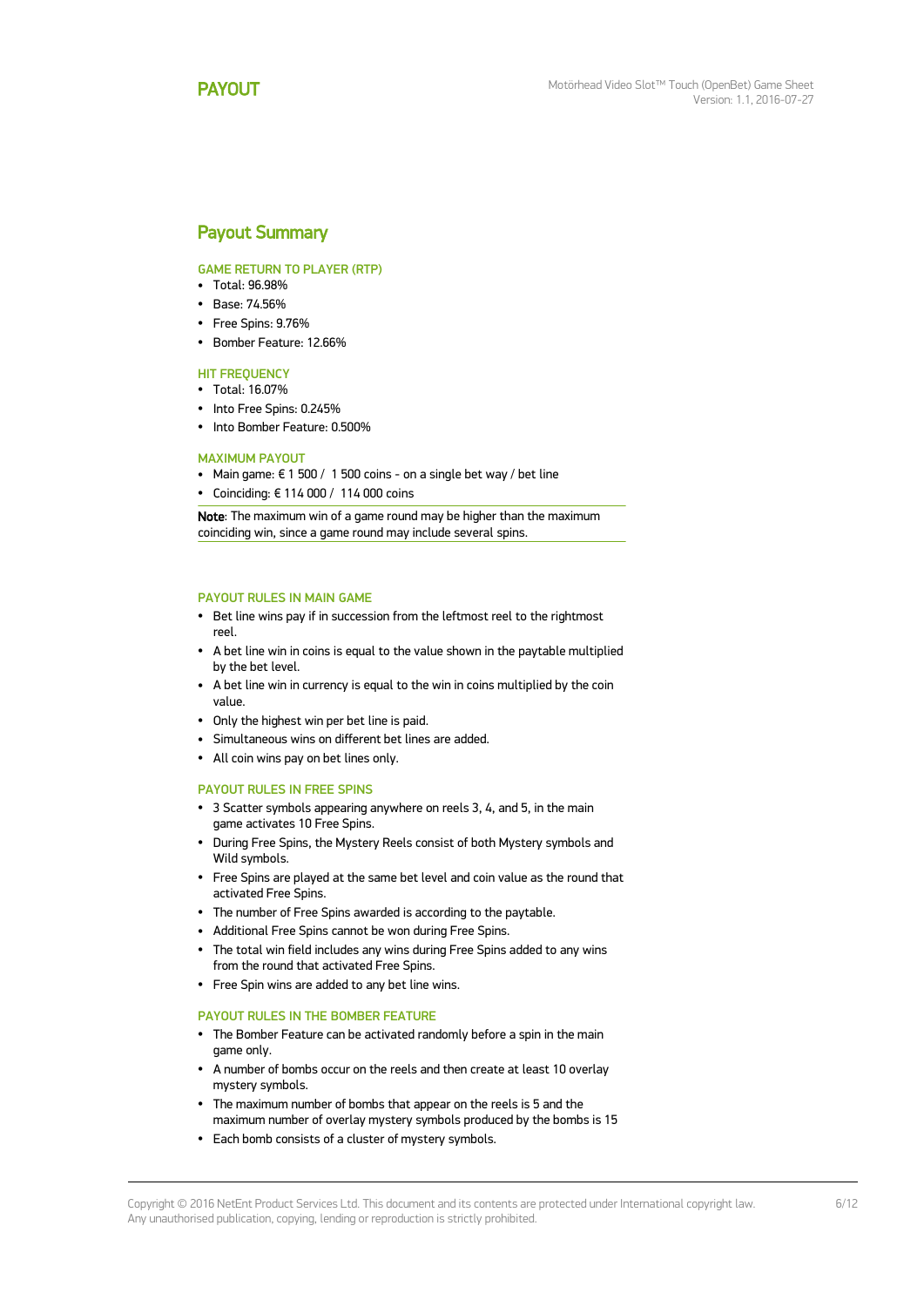- Once each bomb has generated the mystery overlay symbols, the reels spin with a symbol being chosen in the same way as the Mystery Reel Feature.
- Free Spins cannot be activated during the Bomber Feature.

### Paytable



- On every spin in the main game and Free Spins, unless the Bomber Feature is active, 1 or more reels will be Mystery Reels.
- After the reels have stopped, if there are mystery symbols on the reels, the mystery symbols transfer into 1 random symbol except for a Scatter.
- A Mystery Reel is a reel that consists of a stacked reel of mystery symbols and regular symbols.

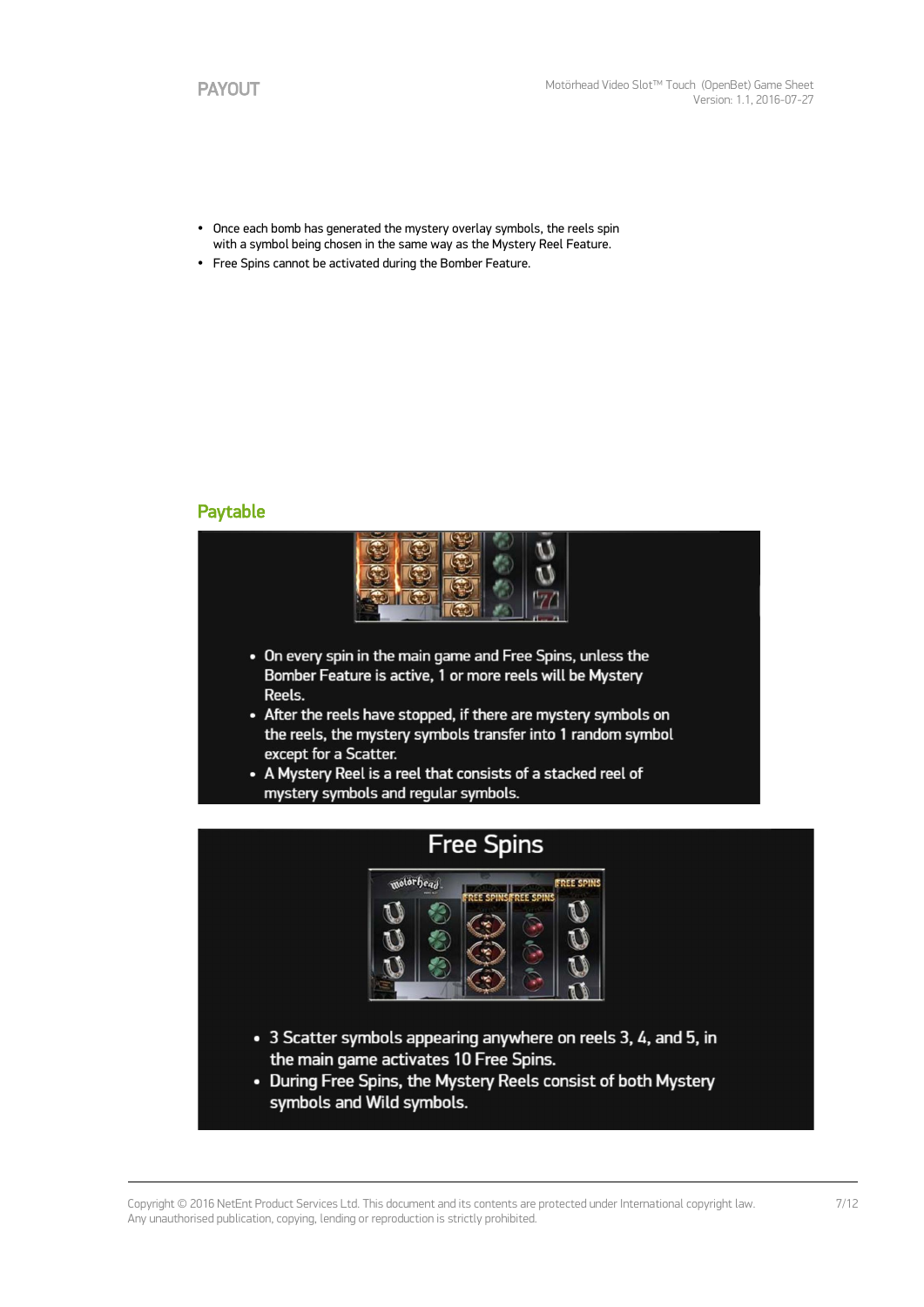

 $\overline{3}$ 

5

4

 $5<sup>5</sup>$ 

30

 $10$ 

 $\overline{3}$ 

 $\frac{3}{2}$ 

5

4

8

 $\overline{1}$ 

30

 $10$ 

3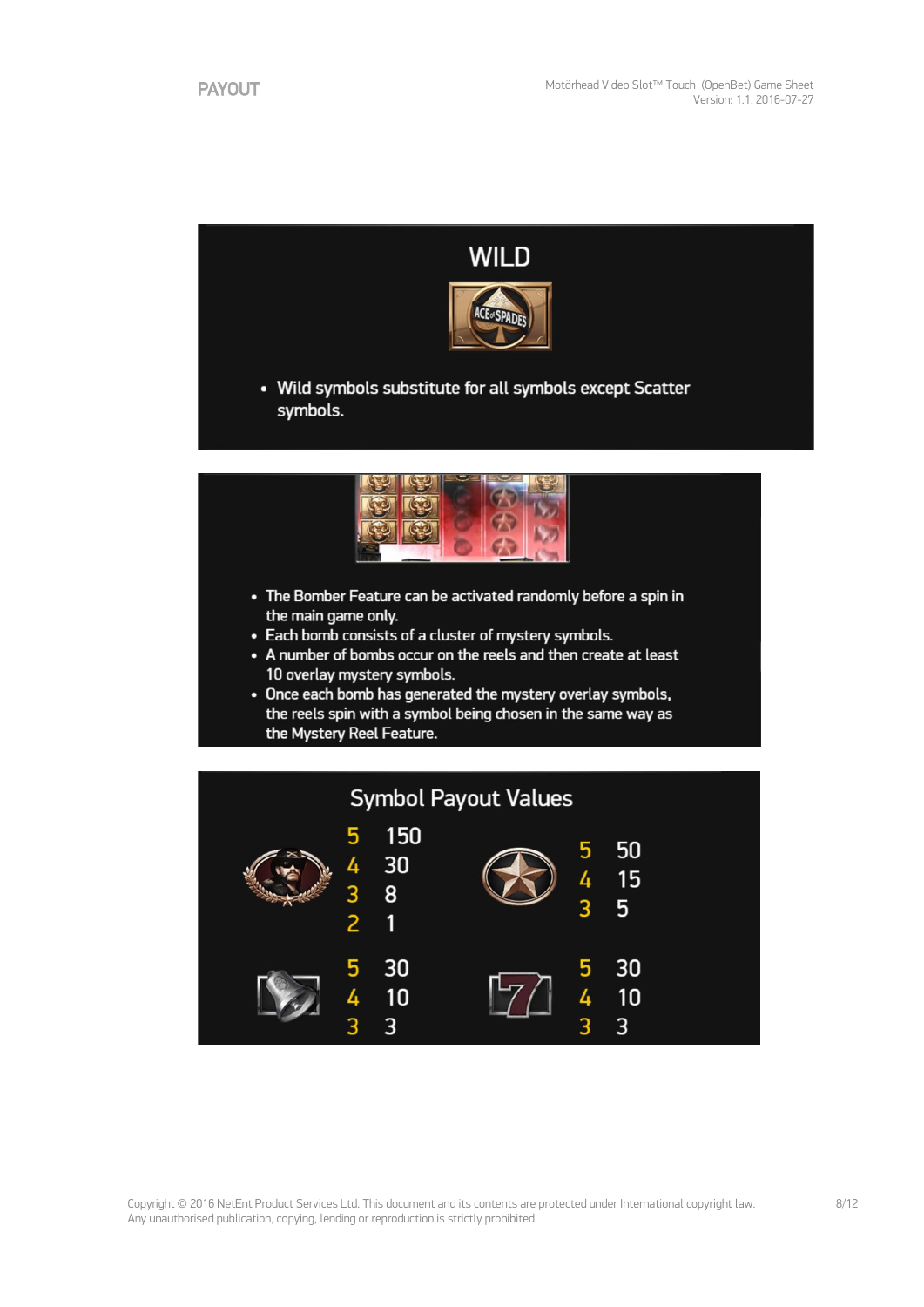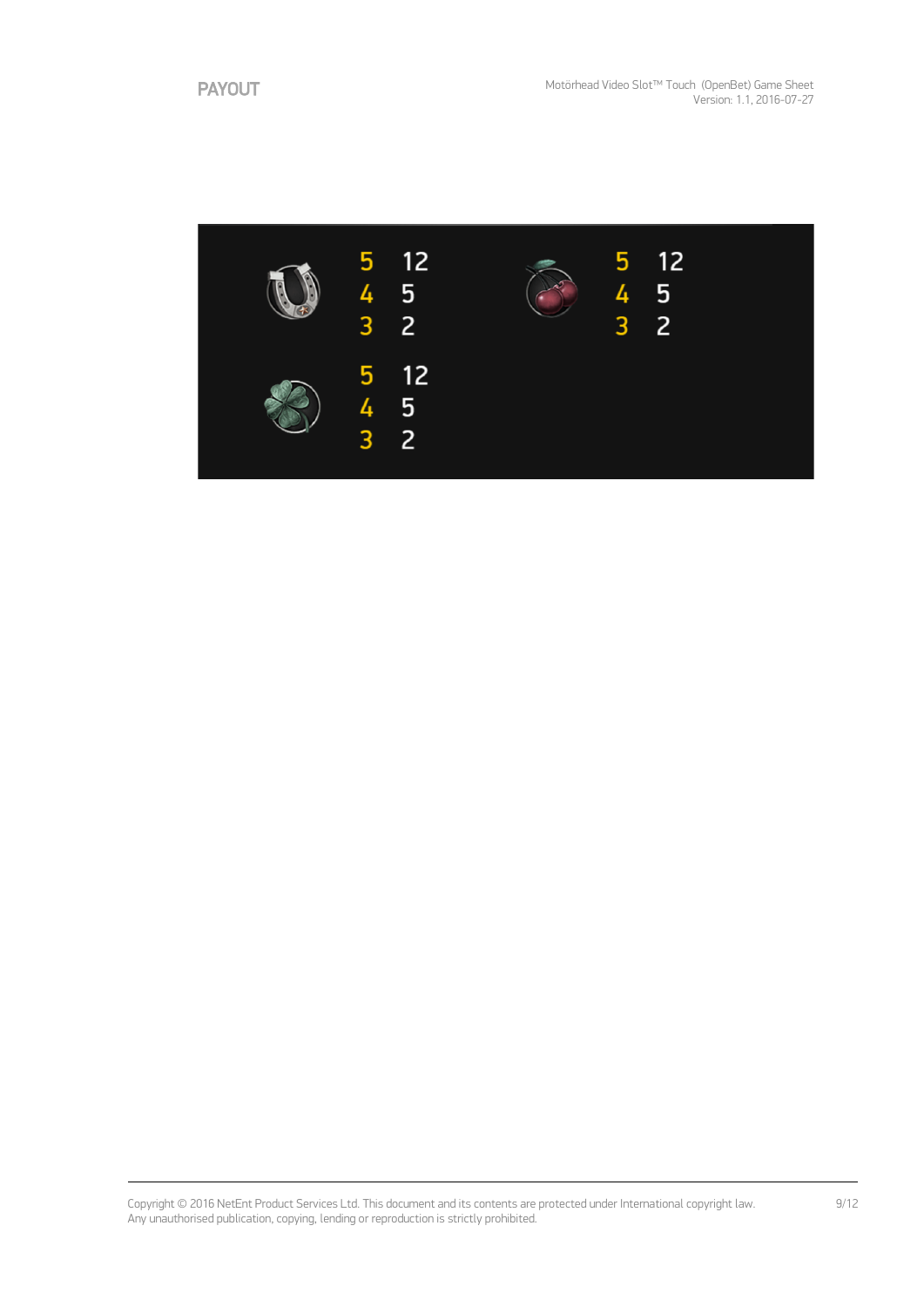### Randomisation

#### RANDOM NUMBER GENERATOR (RNG)

The algorithm used for random number generation (RNG) is Fortuna, a cryptographically secure pseudorandom number generator (PRNG) devised by Bruce Schneier and Niels Ferguson. For more information, see the document Random Number Generation.

The Random Number Generator and its implementation has been tested and approved/certified for randomness according to prevailing industry standards by an accredited, independent, 3rd party test facility.

### Malfunction Management

If a player attempts to access a game using an invalidated session, (for example, due to inactivity or system restart) an error message is displayed in the game. The player can then log on again and resume game play. The game state is always stored so the player can resume game play exactly where he or she left off.

In case of an HTTP error, network timeout or server error a "technical error" message will be displayed to the player and the game will stay in an "unavailable" state until the player reloads the game at a time when the game becomes available.



If a session times out, a "session timeout" message will be displayed to the player and the game will stay in an "unavailable" state until the player reloads the game.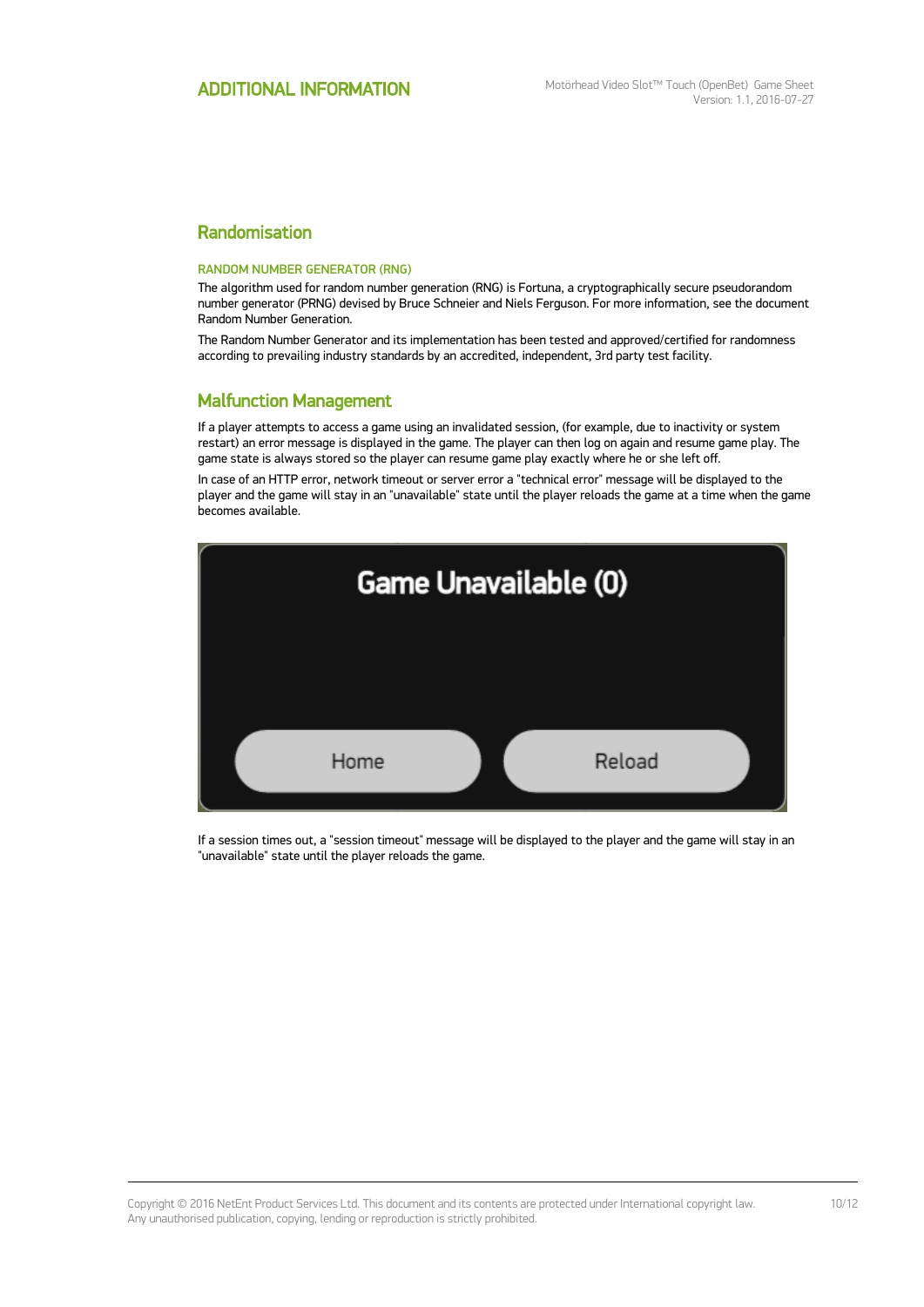| <b>Session Time Out</b> |  |  |  |  |
|-------------------------|--|--|--|--|
| Please return to lobby. |  |  |  |  |
|                         |  |  |  |  |
| Home                    |  |  |  |  |

In case of an "out of money" event, an "out of money" message will be displayed to the player and the game will stay in an "unavailable" state until the player reloads the game.



(Italy jurisdiction only) Further information on management of malfunctions is also described in section 3.2.1 of the Gaming Platform (Progetto Della Piattaforma Di Gioco) document. This document provides details on how a player is informed of balance return payments and the technical process.

Information regarding session timeouts and malfunctions is provided to the player via the game rules. Specifically, the player is informed that "In the event of malfunction of the gaming hardware/software, all affected game bets and payouts are rendered void and all affected bets refunded."

### Information to the Player

Players receive a response required message every hour of continuous play: They cannot continue playing unless they respond to the message which provides them with details about the amount bet and won so far during game play.

Players also have access to their game session history and game rules from within the game at all times.

### Game Simulation

A demo version of the game is available at http://www.netent.com/products/net-entertainment-touch/